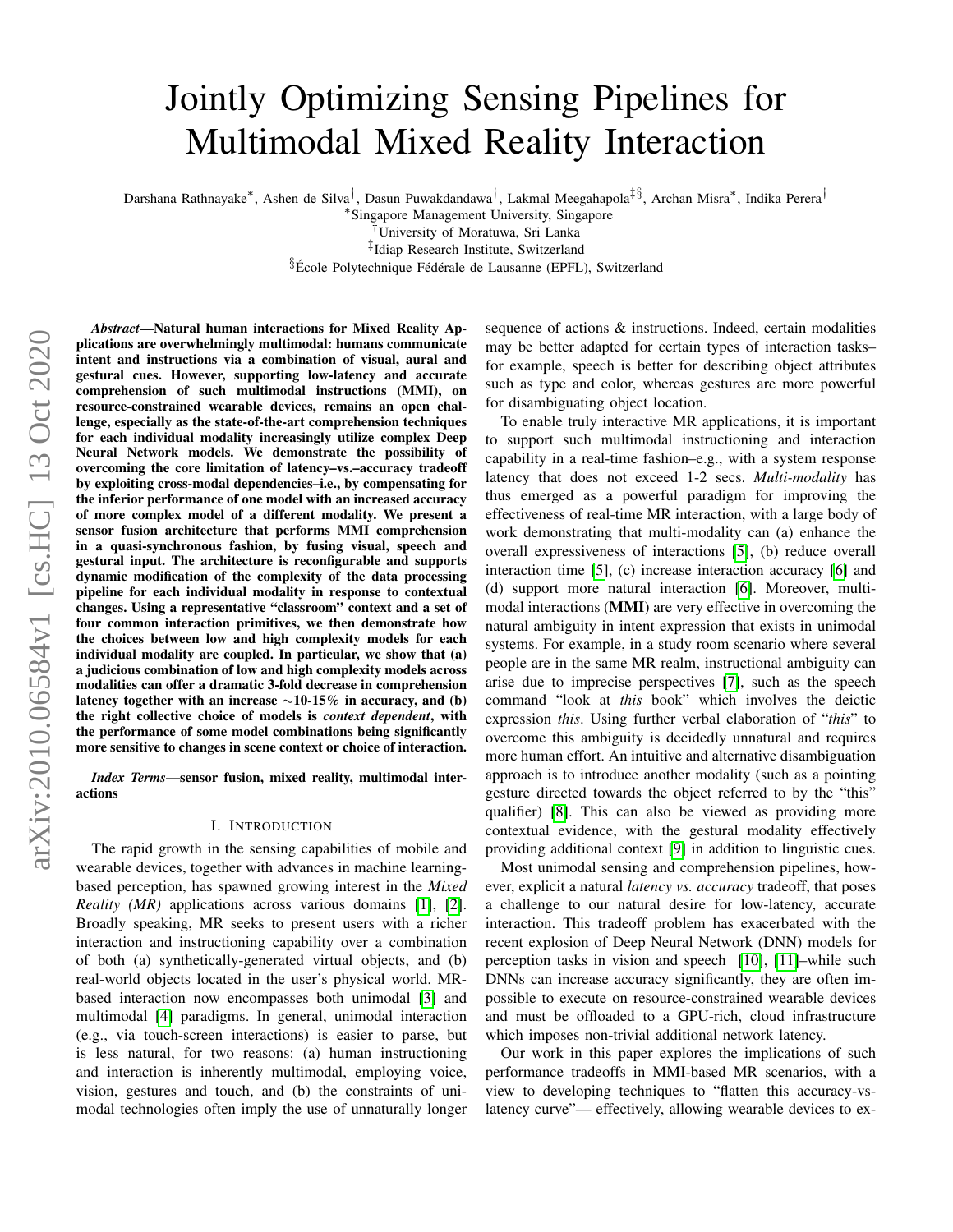ploit the enhanced accuracy of multimodality without suffering the penalty of significantly longer execution latency. More specifically, the work is driven by two observations:

- Current MMI designs perform algorithm selection of individual modalities in isolation, rather than jointly. In other words, the choice between a (more complex, higher-delay) DNN model vs. a (less complex, lower latency) alternative for visual object recognition is determined independently of similar choices made for other modalities. This is arguably sub-optimal as it ignores the possible interactions between different modalities, and the possibility that errors in one particular modality might be sufficiently compensated by improved capabilities of another modality.
- Besides not being optimized jointly, the current algorithm choices are also *not adaptive*–i.e., they typically tend to have a predefined fusion logic across different input modalities, independent of *context*. For example, for an MR application that combines audio and gestural cues, it will continue to execute a pre-defined fusion process even if, in certain situations (e.g., a very sparse, spatially well-separated layout of books in the aforementioned study room), the gestural input may have sufficient discriminative ability, making high verbal comprehension accuracy unnecessary.

Our contribution is to propose a sensor fusion architecture for such interactive MR applications, targeted to resourceconstrained wearable devices, that can address the abovementioned limitations. We design an architecture that is *configurable*–i.e., it allows the different sense-making pipelines for each individual modality to be configured or modified, to better match (a) different types of environmental context (e.g. classrooms, conference rooms, and industrial settings), and (b) varying performance characteristics of the underlying system (e.g. clock speed, RAM size and network latency). The architecture is designed to handle the *asynchronous* execution of each modality's perception pipeline. While our proposed architecture is generic, we specifically instantiate and evaluate it for fusing three common modalities: *vision, speech, and gestures*. Using state-of-the-art DNN-based pipelines for each modality, we experimentally show that the judicious *joint selection* of modality-specific perception pipelines helps to significantly improve the MMI latency-vs-accuracy tradeoff. Key Contributions: This paper makes the following key

contributions:

- *Configurable Multi-modal Fusion Architecture:* We propose an asynchronous sensor fusion approach for multimodal instruction comprehension (a key building block of MMI), which combines the inferences from different modalities in a flexible fashion, while allowing the sense-making pipelines of individual modalities to be adaptively modified in response to changing environmental or device context. The proposed architecture utilizes soft-synchronization via communication queues to coordinate inputs across different modalities, while accommodating the differences in processing latency for each modality-specific inferencing pipeline.
- *Demonstrate Coupled MMI Tradeoffs across Modalities:*

By profiling a multiplicity of different inferencing models (varying from low to high complexity), we first characterize the accuracy vs. latency characteristics for each modality. We subsequently perform multimodal fusion, under these varying low←→high complexity alternatives, to quantify the overall impact on the performance of multimodal instruction comprehension. We show that the intelligent exploitation of compensatory synergies across different modes has significant impact: for example, (a) we can reduce latency by  $10+%$  without any loss of accuracy, and (b) maintain high comprehension accuracy while lowering the CPU utilization by ∼7%.

We believe that our work provides tangible evidence of the benefits of a adaptive fusion model for pervasive multimodal instruction comprehension, and should motivate future work on developing *context-adaptive* MMI systems that can improve the efficiency of instruction comprehension by dynamically adapting the individual sense-making pipelines.

## II. RELATED WORK

We describe past work on both (a) mixed reality interactions and (b) the broader topic of multimodal sensor fusion.

#### *A. Mixed Reality Interactions*

*Auditory Modality:* Hughes et al. [\[12\]](#page-8-11) emphasized the use of audio/speech as a modality to interact with non-linear MR environments, highlighting the importance of employing 3D surround technologies to enrich immersive experiences. Audio/speech interactions are vital to natural MR interactions, as it has been demonstrated [\[13\]](#page-8-12) to be the primary modality for natural human communication. Use of different auditoryrelated technologies such as surround [\[14\]](#page-8-13), binaural [\[15\]](#page-8-14) and 3D [\[12\]](#page-8-11), enrich the user experience of MR applications.

*Gesture Modality:* Gestures have been widely used to convey (or clarify) human intent, in a variety of MR applications. In particular, gestures such as pointing, grabbing, or stretching have been shown to increase the immersiveness of these systems [\[16\]](#page-8-15). Contact- and vision-based devices are the two main technologies in gesture recognition systems [\[17\]](#page-8-16). A physical interfacing device captures the interaction of the user in the systems that have employed a contact-based device. The latter approach captures gestures with different kinds of cameras, e.g., depth camera, stereo camera, web-camera, etc. *Visual Modality:* In MR realms, visual modality is especially important as it displays both digitally synthesized and realworld physical objects, permitting seamless interaction with both object types [\[18\]](#page-8-17). A key factor for an effective MR experience is modeling a seamless boundary between the real and virtual objects, so that interacting with either presents no discernible difference [\[19\]](#page-8-18). Technologies such as see-through screens and opaque HMDs make the visual interactions possible in various application domains, e.g., education [\[20\]](#page-8-19) and training & simulation [\[21\]](#page-8-20).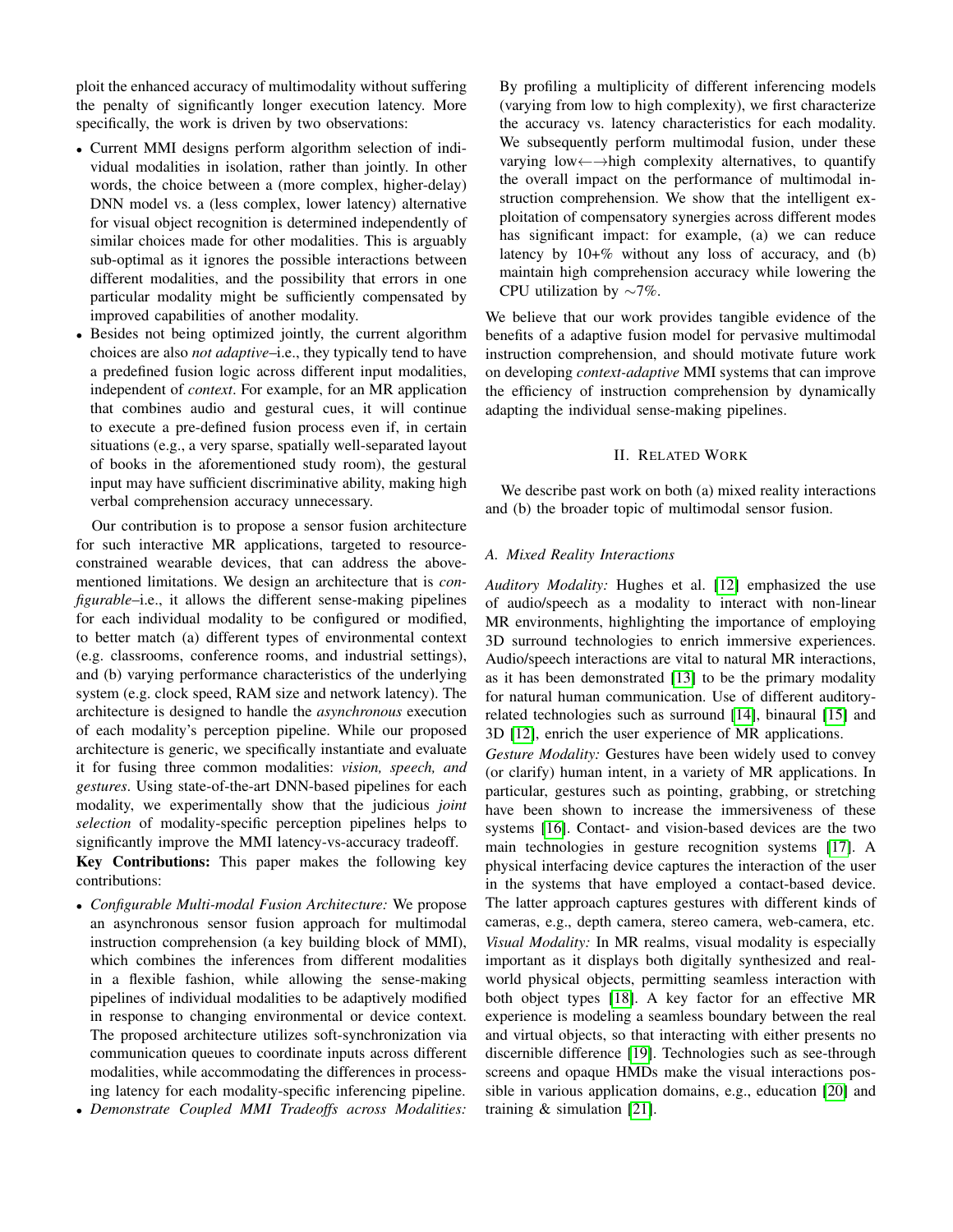## *B. Multimodal Sensor Fusion*

There is a significantly large body of academic work in the past on the fusion of different sensing modalities to extract a variety of insights in different domains [\[22\]](#page-8-21). In [\[23\]](#page-8-22), Sargin et al. applied Hidden Markov Models (HMM) to interpret the correlation between gestures (for example, head gestures) and speech. Asano et al. presented a Bayesian networkbased approach for detecting speech events, using both 1) sounds captured by an array of microphones and 2) human gestures captured by video sensors [\[24\]](#page-8-23). A similar use case was investigated in [\[25\]](#page-8-24), to perform audio localization and thereby separate multiple speakers from one other and from surrounding noise. Hara et al. [\[26\]](#page-8-25) also present a similar solution, using Bayesian Networks to isolate and extract speech utterances by specific individuals involved in interactions with robotic agents. Hol et. al. [\[27\]](#page-8-26) apply Kalman filters to fuse trajectories estimated from inertial and vision sensors, to accurately identify camera dynamics (such as orientation and position) for AR applications. These techniques are leveraged in applications presented in [\[28\]](#page-8-27), which primarily fuse visual and auditory cues for a natural human-agent interaction.

## III. PROPOSED APPROACH FOR MMI-DRIVEN SENSOR FUSION

Sensor fusion methodologies can be categorized into multiple types [\[29\]](#page-8-28): (a) data fusion combines data from several sources; (b) feature fusion extracts features from various modalities and embeds them into a composite feature map for final inference; while (c) decision fusion involves fusing decisions generated by multiple independent inferencing models. To support the fusion of visual, speech, and gestural modalities (the 3 input modes most commonly used in natural interactions), we propose an architecture that consists of multiple independent subsystems (engines). The Vision, Aural, and Gestural engines perform modality-specific inferencing tasks, including object detection, speech recognition and text classification, and gesture recognition, respectively. The final outcome of a user interaction is based on a *decision* fusion of the output of these individual inferencing pipelines.

Figure [1](#page-2-0) illustrates the functional architecture of our proposed fusion framework. The outputs of each modality-specific Engine are exchanged via a common Communication Queue, which performs soft timestamp matching of token sequences output by each engine before feeding them into the Fusion Engine. As mentioned, state-of-the-art methods for each Engine often include complex DNN models, thus presenting significant challenges for low-latency execution on resourceconstrained devices. To study the interplay between these different Engines, we shall test our framework with several different combinations of Engine-specific models and identify the resulting tradeoff between overall system accuracy and latency. We now further describe the individual components (Engines) of our overall system.

*Vision engine:* The purpose of this subsystem is to recognize the objects with which the user interacts. This component takes raw images as input and feeds them to an object detection

<span id="page-2-0"></span>

Fig. 1: High-level fusion architecture

algorithm. Afterward, its predictions are relayed to the Fusion engine. Once the object is identified by the object detection algorithm, the objects are tracked across successive frames by an object tracker, namely KCF (Kernelized Correlation Filter) [\[30\]](#page-8-29), which helps to reduce the computational overhead.

*Aural engine:* This subsystem is responsible for transcribing users' utterances and classifying them to infer the user's action (or command). The speech modality is considered to be the primary input interaction modality of our system. An Automatic Speech Recognition (ASR) algorithm consumes the pre-processed captured audio signal before being fed into a text classification algorithm, which requires encoding text into a data structure appropriate for both training and inference. In order to extract the object with which user interacts, the utterance is passed through a hash table in which the keys are the names of objects and values are pre-defined identifiers. Multiple keys can have the same identifier since an object can have synonyms (e.g., mobile phone or smart phone). Afterward, a token consisting of the following three attributes is sent to Fusion engine: (1) *operation-id* which is an identifier for the intended operation, (2) *object-id* which is an identifier for the object, and (3) *multiplicity* which denotes whether or not the user mentioned multiple objects.

*Gestural engine:* Humans typically use hand gestures to supplement and disambiguate their vocal instructions. Accordingly, the gestural engine's goal is to classify gestures not only to identify interaction primitives, but to also support the refinement of issued voice commands. The vision-based devices are widely used in gesture recognition system as the contact-based methods can be detrimental to health [\[17\]](#page-8-16).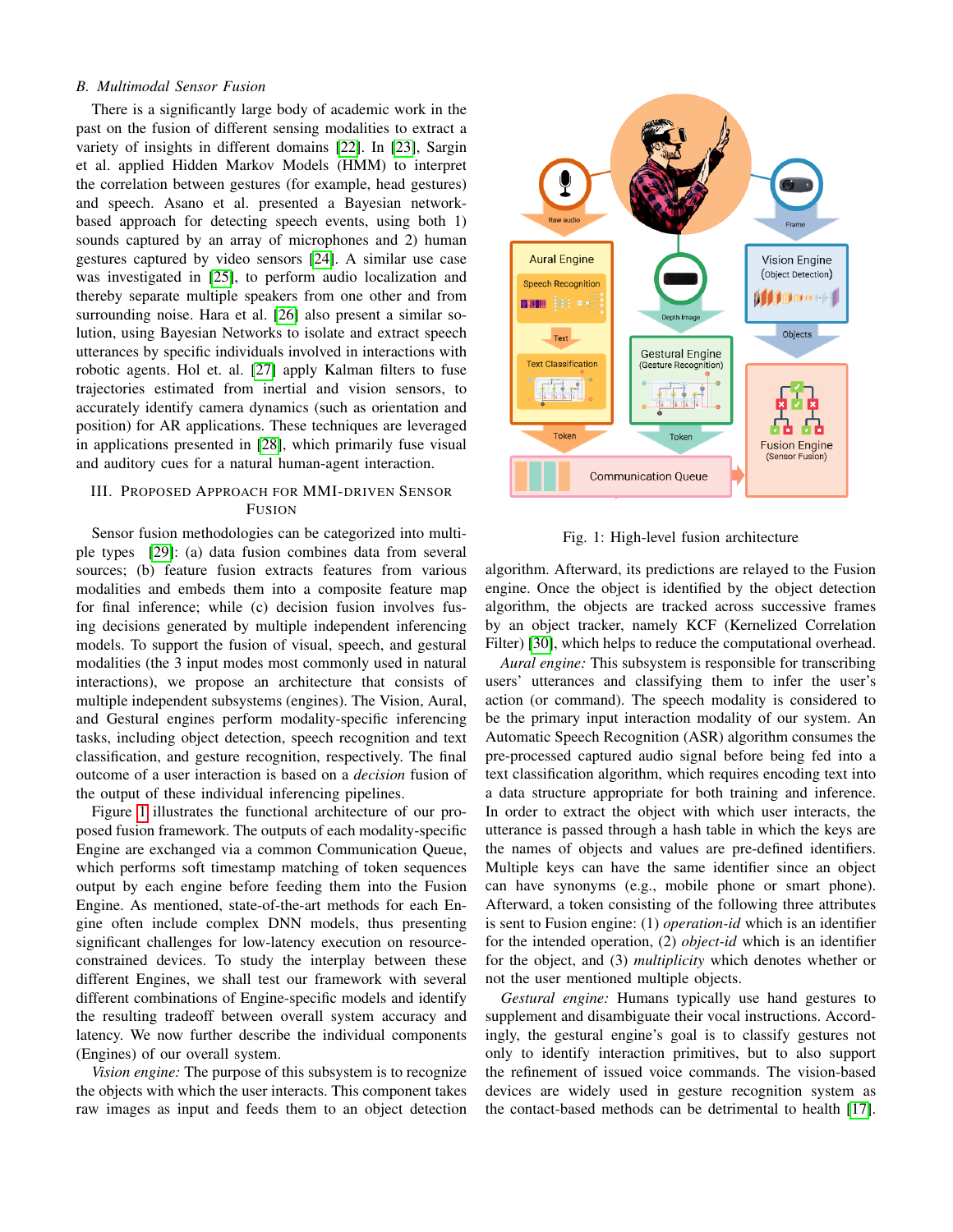Therefore, we choose to implement this engine with a visionbased device. This engine currently uses a Leap Motion Controller  $<sup>1</sup>$  $<sup>1</sup>$  $<sup>1</sup>$  to capture depth images of the hand, which are</sup> then processed by a classifier to identify the gesture performed by the user. Finally, the inferred gesture label is relayed to the Fusion engine via a token.

*Fusion engine:* This subsystem performs fusion of the three modalities mentioned above to identify the interaction performed. In our current framework, this fusion is triggered via the inputs of Aural and Gestural engines. Both of them will enqueue a token into a synchronized queue, with the tokens being subsequently consumed by the Fusion engine. The Fusion engine triggers the Object detector in the Vision engine to identify the relevant objects. The Fusion engine waits for 5 secs (this is configurable) for the output of the Vision engine. The objects returned by the Vision Engine (these objects have the same taxonomy as the objects identified by the Aural Engine) are compared with the object identifiers from the Aural and Gestural engines to identify a matching target. However, if the primary object detection algorithm fails to identify the corresponding object, the Fusion engine signals the Vision engine to switch to another higher-accuracy, highlatency alternative object detector. Once the corresponding (target) object has been determined, the Fusion engine signals the Vision engine to continue tracking this object.

## IV. TEST ENVIRONMENT AND IMPLEMENTATION

To effectively demonstrate the capabilities of this architecture and study the tradeoffs between different instruction modalities, we decided to narrow down the implementation to fit a constrained scenario—one involving interactions in a *class/study room*. By carefully studying the operations and activities that would be possible in such a well-defined context, we would be able to first select a set of suitable modalityspecific classification models and then study the individual and coupled accuracy-vs.-latency tradeoffs. In the selected scenario:

- The vision-based object detection pipeline is optimized to detect generic items typical of a classroom environment, including a laptop, keyboard, monitor, mobile phone, book, bottle and cups.
- The size of the vocabulary of the utterances, for the aural engine, is set to 188 (after filtering the stop words of a set of utterances that we gathered to describe and locate the aforementioned objects in different ways).
- The system focuses on recognizing 4 distinct gestures: (1) pointing, (2) zoom-in, (3) zoom-out, and (4) capture.

Our implementation supports 4 main operations as depicted in Table [I.](#page-3-1)

Locate: "Locate" operation is performed when the user wants to search for an object in the real world, within the visual frame of the camera.

Zoom: The "Zoom" operation is a fusion of visual and gestural modalities, which together result in an enlargement

<span id="page-3-0"></span><sup>1</sup><https://www.ultraleap.com/product/leap-motion-controller>

<span id="page-3-1"></span>

|          | <b>Operation Interaction</b><br><b>Modalities</b> | Use-case                                                                          | Output                                                                                |  |  |
|----------|---------------------------------------------------|-----------------------------------------------------------------------------------|---------------------------------------------------------------------------------------|--|--|
| Locate   | Visual and<br>speech                              | Searching for an object<br>in the real environment<br>with an utterance.          | Identified object<br>highlighted in the<br>video feed.                                |  |  |
| Describe | Visual,<br>speech,<br>and<br>gestural             | Learn more about an<br>object with an utterance<br>and/or a pointing ges-<br>ture | Several<br>properties<br>οf<br>object<br>an<br>are<br>superimposed on<br>the display. |  |  |
| Zoom     | Visual and<br>gestural                            | Zoom into the frame to<br>make interactions with<br>smaller objects easier        | The current video<br>feed is enlarged.                                                |  |  |
| Capture  | Visual and<br>gestural                            | Saving<br>the<br>current<br>frame(s)<br>for<br>future<br>reference                | An instance<br>- of<br>the video feed is<br>saved as an im-<br>age.                   |  |  |

TABLE I: Fusion operations

of the video feed displayed on the wearable device. While most past work on MR applications involve human interactions with nearby objects, it is known that interactions with distant objects is more challenging [\[31\]](#page-8-30). To overcome instructional ambiguity for such distant objects, the Zoom gesture is used to enlarge an appropriate portion of the video frame.

Describe: In the "Describe" operation, a user can perform an action, using speech and/or gestural modalities, to elicit a descriptive feedback from the MR application. The execution branches depending on the semantics of the speech command (i.e. whether the command is explicit or ambiguous). Ambiguous *Describe* commands may come about with the use of the word *this*, in which case the system will automatically look for gestural inputs. For example, the user may utter *"What is this book"*, together with a corresponding pointing gesture. In this case, our system first identifies the inherent ambiguity in the referring expression "this", and then incorporates the sensed pointing gesture to identify the referred object. Another way in which a command can be deemed ambiguous depends on the speech command coupled with the environmental context. This entire fusion process is executed in three steps:

- 1) *Inferring speech command:* The token passed by Aural engine consists of the object identifier and its multiplicity. This operation can be implicitly ambiguous when the utterance includes *this* keyword, hence there are two types of *operation-ids* for the describe operations.
- 2) *Localizing the object:* The vision engine scans the current video feed to find the object(s) specified by the token output of Aural Engine. The detection of the hand is necessary in cases where the user has issued an ambiguous command, thus scanning for elements of two object classes, (a) the object and (b) the hand of the user, is needed. In such cases, the nearest (relevant) object is estimated by comparing its relative distance to the hand if a pointing gesture is detected (by examining the token passed by Gestural engine).
- 3) *Resolving the ambiguity:* The overall command can either be explicit operation (in which the user's intention is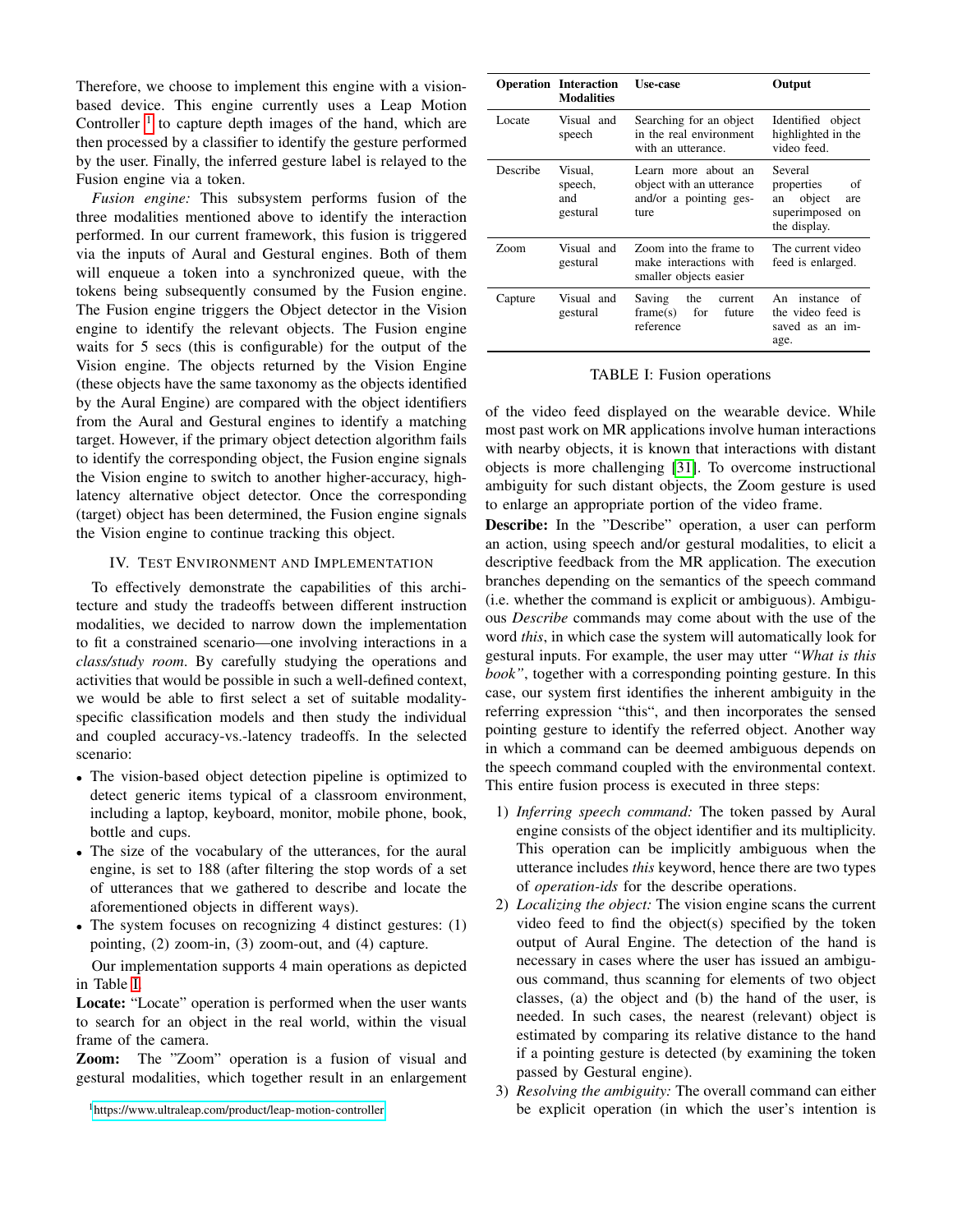executed as it is) or ambiguous (in which additional information is required to perform correct comprehension). Ambiguity in the speech command may occur due to mismatch between the multiplicity of an object mentioned in an utterance and the number of instances of the particular object detected by the Visual Engine. When the user mentions only one instance of an object but the Visual Engine detects multiple object instances, disambiguation of the utterance is performed with the aid of the pointing gesture.

Capture: The Capture command is a relatively trivial one, that causes the system to record and archive of the video feed for future reference.

#### *A. Implementation Details*

Our sensor fusion architecture is designed to be eventually deployed on wearable head-mounted display (HMD) smartglasses. For our current studies, which focus on exploring the tradeoff space across different modalities, we execute the developed framework on a desktop-class machine. All our experimental studies (results to be detailed in Section [V-B\)](#page-6-0) are conducted on a desktop machine with an Intel Core i5- 8300H processor (a 4-core CPU which can operate upto 4 GHz), 16 GB of RAM, and one Nvidia GTX 1060 GPU with 6GB of VRAM.

Our code is implemented in Python. The various DNN components are implemented using Tensorflow[2](#page-4-0) , while the other non-DNN ML models are implemented with Scikit-learn<sup>[3](#page-4-1)</sup>. Additionally, we use OpenCV<sup>[4](#page-4-2)</sup> to execute the image processing tasks,  $NLTK<sup>5</sup>$  $NLTK<sup>5</sup>$  $NLTK<sup>5</sup>$  to preprocess the inputs for text classification, and PyKaldi<sup>[6](#page-4-4)</sup> as a Python wrapper for Kaldi<sup>[7](#page-4-5)</sup> to implement on-device speech recognition.

#### V. EXPERIMENTS

Our overall system is designed to be modular and configurable–i.e., allow the specific instance of each individual component (e.g., speech recognition, object detection algorithms) to be modified, without affecting the overall fusion logic. To evaluate the interplay between the performance profiles of each component and the performance of the overall fusion engine, we adopt a "divide-and-conquer" approach [\[32\]](#page-8-31), where we first evaluate each subsystem independently and then study the results of their coupled interaction.

#### *A. Subsystem Evaluation*

To understand the tradeoff between accuracy and computational overhead, we choose two representatives for each such sub-system/component: H represents a model instance with higher computational requirements and likely higher accuracy, while L denotes the model instance with low computation requirements.

| <b>Algorithm</b> | mAP   | <b>FPS</b> |  |  |
|------------------|-------|------------|--|--|
| SSD Inception v2 | 0.797 | 39         |  |  |
| YOLO v3          | 0.963 | 12         |  |  |

<span id="page-4-6"></span>TABLE II: Results obtained from object detection algorithms

*1) Object detection:* In general, two-stage detectors outperform one-stage detectors in terms of detection accuracy, but they are computationally intensive for wearable platforms [\[33\]](#page-8-32). Therefore, we chose two state-of-the-art one-stage object detection algorithms, namely, SSD [\[34\]](#page-8-33) and YOLO v3 [\[35\]](#page-8-34), and empirically evaluated their performance based on two parameters: *speed*, defined as the number of processed frames per second (FPS), and *accuracy*, defined by mean average precision (mAP) of object detection. We first employ transfer learning to re-train the detection models (which were initially trained for the *COCO* dataset [\[36\]](#page-8-35)) with labeled data matching our class/study environment. We manually prepared a nearly balanced dataset comprising 2095 instances of 10 objects (laptop, keyboard, mouse, monitor, mobile phone, bottle, cup, pen, book, and hand); this dataset allows the object detector to be trained to recognize a sufficiently diverse, but finite number of object classes.

Table [II](#page-4-6) depicts the performance of re-trained models. YOLO v3 is regarded as a high computational (H) model, as it has significantly higher latency, but outperforms the other algorithm in terms of accuracy. SSD Inception V2 model has been chosen as a low computational (L) model as it can achieve a higher throughput (higher number of frames per second), albeit at the expense of a lower accuracy.

*2) Automatic Speech Recognition:* The resources of a wearable device (the eventual target for our proposed MMI system) will be significantly constrained, especially for multimodal comprehension where multiple ML models will need to be executed concurrently. Accordingly, we explore various alternatives for ASR (automatic speech recognition) that exhibit moderate to high accuracy and relatively low computational overhead. The algorithms that were tested include Deep-speech<sup>[8](#page-4-7)</sup>, Kaldi<sup>[9](#page-4-8)</sup>, and IBM Watson Speech-to-text<sup>[10](#page-4-9)</sup> on the cloud.

Table [III](#page-5-0) tabulates our experimental results. Note that tools like IBM Watson offload the computation to the cloud and are thus suitable for resource-constrained devices, even though the additional round-trip propagation latency is likely to cause perceptible lag in an interactive system, especially under limited network bandwidth. Accordingly, we designate IBM Watson as the L model with low computational overhead, while Kaldi, which provides a relatively high accuracy (low word error rate (WER)) with relatively low transcription time but imposes higher local computation, is chosen as the H model. The use of Kaldi along with the extended ASpIRE  $model<sup>11</sup>$  $model<sup>11</sup>$  $model<sup>11</sup>$  provides good results with an acceptable latency of

<span id="page-4-0"></span><sup>2</sup><https://www.tensorflow.org>

<span id="page-4-1"></span><sup>3</sup><https://scikit-learn.org/stable/>

<span id="page-4-2"></span><sup>4</sup><https://opencv.org>

<span id="page-4-3"></span><sup>5</sup><https://www.nltk.org>

<span id="page-4-4"></span><sup>6</sup><https://pykaldi.github.io/>

<span id="page-4-5"></span><sup>7</sup><https://kaldi-asr.org/>

<span id="page-4-7"></span><sup>8</sup><https://github.com/mozilla/DeepSpeech>

<span id="page-4-8"></span><sup>9</sup><https://kaldi-asr.org/>

<span id="page-4-9"></span><sup>10</sup><https://www.ibm.com/cloud/watson-speech-to-text>

<span id="page-4-10"></span><sup>11</sup><http://kaldi-asr.org/models/m1>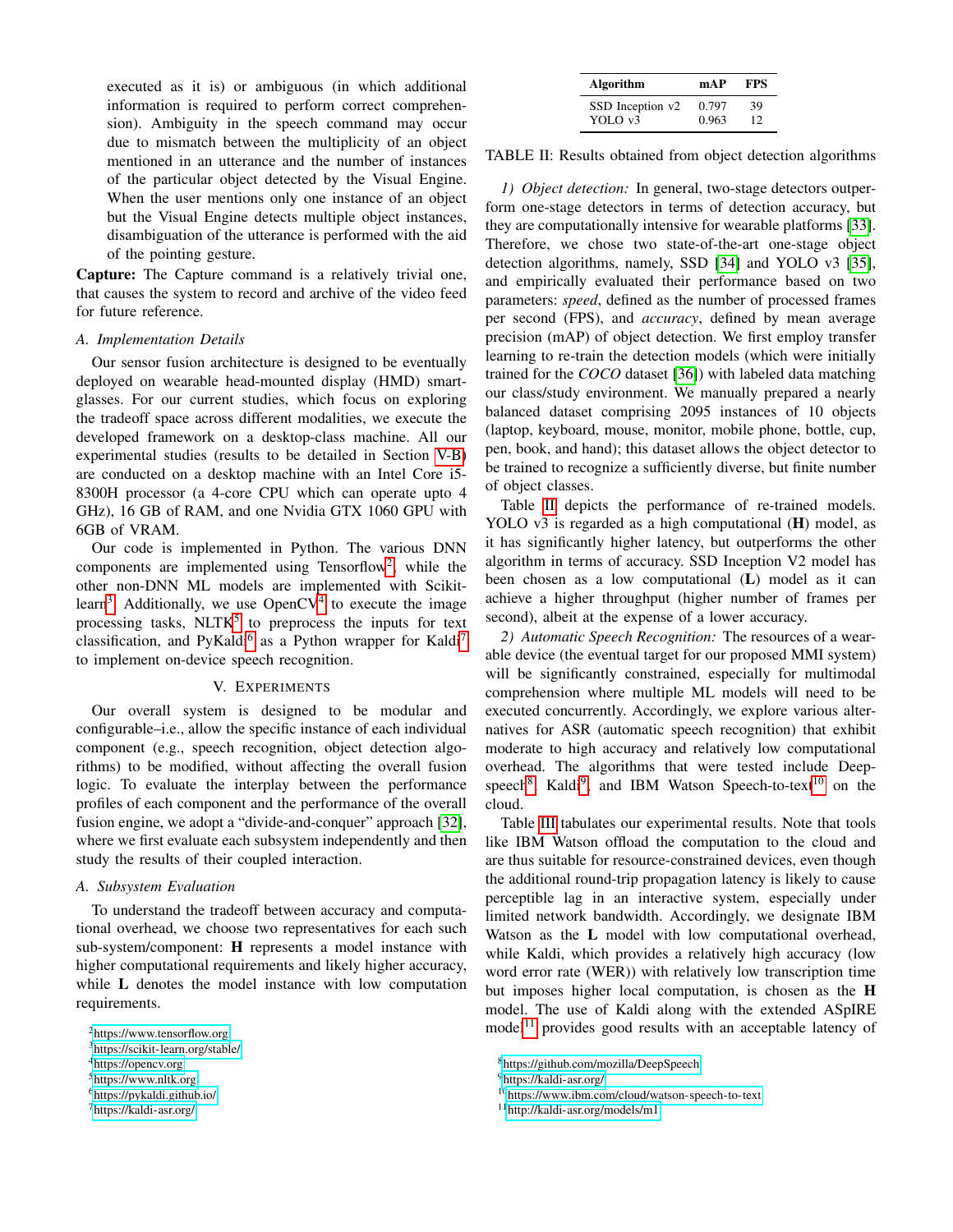<span id="page-5-0"></span>

|                           | WER    | <b>Transcription Time</b> |
|---------------------------|--------|---------------------------|
| DeepSpeech                | 13.59% | 2.9s                      |
| Kaldi                     | 15.60% | 1.5s                      |
| Modified Kaldi            | 12.50% | 1.5s                      |
| IBM Watson Speech-to-Text | 5.50%  | 2.5s                      |

TABLE III: Performance of speech detection algorithms

| Algorithm           | <b>Precision</b> | Recall | <b>F1-Score</b> |  |  |
|---------------------|------------------|--------|-----------------|--|--|
| SVM (Linear Kernel) | 0.927            | 0.915  | 0.920           |  |  |
| NΝ                  | 0.910            | 0.486  | 0.647           |  |  |
| <b>LSTM</b>         | 0.978            | 0.973  | 0.977           |  |  |

TABLE IV: Accuracies of text-classification models

processing. This model was modified by creating our own dictionary and language model using context specific grammar and merging them with the original dictionary and language models of ASpIRE. The resulting enhanced model increased the likelihood of recognizing the context-specific words for our scenario.

*3) Text Classification:* To support high-accuracy text classification, we developed a modified Long-Short Term Memory (LSTM) neural model as LSTM-based models have proven to be extremely popular for text analysis [\[37\]](#page-8-36). We adopted a word embedding layer which learns the multidimensional mapping of the input vector. Each test utterance is tokenized using word counts learned in the training process (the training process uses the data from the speech engine to learn a dictionary where the counts of words are stored) which are then fed into trained DNN. Confirming results reported previously, we observed that the sequential approach is superior to a simpler bag-of-words (BoW) approach. For example, for an utterance such as ''Show me the details of the book'', the LSTM model correctly classifies the instruction as Describe, whereas a BoW model would incorrectly label this as a Locate instruction. While our LSTM model is not perfect, we find that the accuracy is sufficiently high for our MMI scenarios, where utterances will be further *disambiguated* by additional complementary modalities. The model was trained with a dataset consisting of 700+ utterances belonging to 3 distinct operations: (1) locate, (2) describe and  $(3)$  no op, with no op representing a 'null' class to capture non-command utterances (which arise as the system is continuously listening to the user). As an alternative to the LSTM model, we also tested two alternative modes: (a) a vanilla neural network (NN) and (b) a Support Vector Machine (SVM) model as well. Table [V](#page-5-1) tabulates the results. As the precision and recall of NN is much lower compared to the other two models, we then settle on the LSTM and SVM models as the H and L models, respectively.

*4) Gesture recognition:* We collected data from 20 users performing a total of 260 samples of 4 distinct gestures: pointing, zooming in and out, and capture. Using this dataset, we formulated two features, namely *single-finger* (euclidean distance between the palm center and the fingertip of each finger) and *double-finger* features (euclidean distances between adjacent fingertips) using an approach similar to what

<span id="page-5-1"></span>

| <b>Algorithm</b>    | <b>Precision</b> | <b>Recall</b> | <b>F1-Score</b> | Latency           |
|---------------------|------------------|---------------|-----------------|-------------------|
| <b>LSTM NN</b>      | 0.78             | 0.77          | 0.77            | 2.2 <sub>ms</sub> |
| NΝ                  | 0.77             | 0.77          | 0.77            | 1.5 <sub>ms</sub> |
| SVM (Linear kernel) | 0.74             | 0.72          | 0.72            | 0.1 <sub>ms</sub> |

TABLE V: Performance of gesture classification models

is presented in [\[38\]](#page-8-37). Based on the observed time taken to perform a gesture (mean=487ms, std=197ms) and the sampling frequency (145 Hz) of Leap Motion Controller, we aggregate features from 30 samples and feed this aggregated feature set into an LSTM-based classifier. As before, the LSTM model is compared with two other models: (a) a Support Vector Machine (SVM) and (b) a vanilla Neural Network (NN). Although the accuracy of LSTM and NN models (detailed in Table [V\)](#page-5-1) are roughly comparable, LSTM was chosen over NN because of its higher precision. LSTM and SVM models were similarly chosen as H and L model, respectively.

#### *B. Fusion-based System Evaluation*

The performance of the sensor fusion architecture can be modeled as a function of 4 algorithms, namely, object detection (OD), automatic speech recognition (ASR), text classification (TC), and gesture recognition (GR). We chose two models (H and L) for each algorithm and evaluated the latency of the system (time taken to display the output for 5 frames from the start of an action). If the system utilizes a cloud-based service, the latency figures include the additional overhead of network communication. To compute latency, two fusion operations, Locate  $(O_1)$  and Describe  $(O<sub>2</sub>)$ , are considered as they require multimodal interactions, whereas Zoom and Capture operations are determined solely via gesture recognition. Each operation was repeated 30 times– i.e, the study involved 30 different utterances with different objects, for both the Describe and Locate operations).

Because the comprehension accuracy is a function of not just the choice of algorithms but also the *environmental context*, we evaluated the performance of different fusion strategies under two distinct contexts: (a) Context A in which 5 objects (4 large objects and 1 small objects) are placed at a distance of 1 meter from the observer; and (b) Context B in which 5 different objects (3 large and 2 small objects) are placed at a distance of 2 meters. To understand the impact of different algorithm choices (*H* vs. *L*) in detail, we also measured the resource consumption in terms of usage of RAM, VRAM, CPU and GPU resources.

Table [VI](#page-6-1) tabulates the observed latency and accuracy values, for  $2^4 = 16$  different combinations of the individual model pipelines, as well as the corresponding consumption of computing resources. Note that the Locate primitive  $(O1)$  does not involve the use of a gestural input; accordingly, the latency and accuracy numbers for O1 are evaluated only for  $2^3 = 8$  distinct combinations. We make the following key initial observations:

• The overall latency of the fusion process is roughly constant across different contexts and operator primitives, given a specific combination of (OD, ASR, TC, GC) models. However, the latency exhibits significant variation across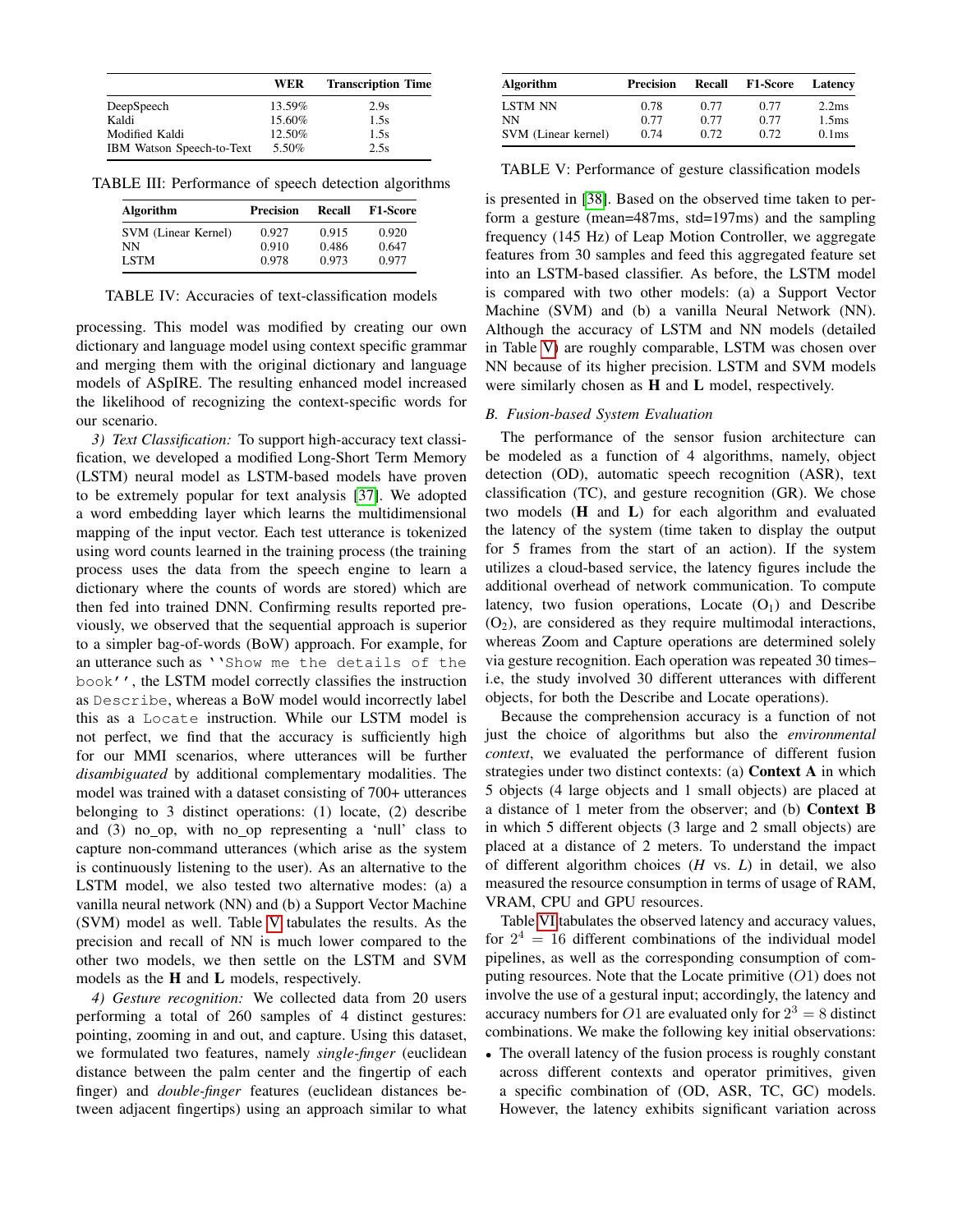<span id="page-6-1"></span>

| Algorithm       |     |    | Context A       |                           |                         |                           | <b>Context B</b>       |                        |                         |                        | <b>Resource Consumption</b> |            |                         |     |             |
|-----------------|-----|----|-----------------|---------------------------|-------------------------|---------------------------|------------------------|------------------------|-------------------------|------------------------|-----------------------------|------------|-------------------------|-----|-------------|
|                 |     |    | Latency (msecs) |                           | Accuracy $(\%)$         |                           | <b>Latency</b> (msecs) |                        | Accuracy $(\% )$        |                        |                             |            |                         |     |             |
| $\overline{OD}$ | ASR | тc | GR              | $\overline{01}$<br>(Loc.) | $\overline{O2}$ (Desc.) | $\overline{01}$<br>(Loc.) | $O2$ (Desc.)           | $\overline{O1}$ (Loc.) | $\overline{O2}$ (Desc.) | $\overline{O1}$ (Loc.) | $\overline{O2}$ (Desc.)     | <b>RAM</b> | $\overline{\text{CPU}}$ | GPU | <b>VRAM</b> |
| Н               | Н   | Н  | Н               | 1209                      | 1276                    | 90.2                      | 87.0                   | 1255                   | 1290                    | 77.8                   | 72.0                        | 6217       | 38                      | 32  | 5657        |
| Н               | Н   | Н  |                 |                           | 1265                    |                           | 77.3                   |                        | 1282                    |                        | 64.0                        | 6155       | 31                      | 31  | 5597        |
| Н               | Н   | L  | Н               | 1152                      | 1187                    | 90.2                      | 87.0                   | 1187                   | 1194                    | 77.8                   | 72.0                        | 5949       | 31                      | 31  | 5597        |
| Н               | Н   |    | ┻               |                           | 1180                    |                           | 77.3                   |                        | 1185                    |                        | 64.0                        | 5890       | 31                      | 31  | 5753        |
| Н               | L   | Н  | Н               | 3171                      | 3296                    | 60.0                      | 75.0                   | 2864                   | 3089                    | 49.6                   | 60.0                        | 5195       | 35                      | 23  | 5658        |
| Н               |     | Н  |                 |                           | 3253                    |                           | 66.7                   |                        | 3140                    |                        | 53.3                        | 5110       | 34                      | 24  | 5597        |
| Н               |     |    | Н               | 3102                      | 3190                    | 60.0                      | 75.0                   | 3048                   | 3149                    | 49.6                   | 60.0                        | 4904       | 35                      | 24  | 5597        |
| Н               |     |    |                 |                           | 3211                    |                           | 66.7                   |                        | 3007                    |                        | 53.3                        | 4854       | 34                      | 19  | 5755        |
|                 | Н   | Н  | Н               | 846                       | 919                     |                           | 69.0                   | 860                    | 877                     | 52.9                   | 51.0                        | 3479       | 53                      | 17  | 3479        |
|                 | Н   | Н  | ⊷               |                           | 916                     | 71.5                      | 61.3                   |                        | 859                     |                        | 45.3                        | 3411       | 53                      | 17  | 3617        |
|                 | Н   |    | Н               | 789                       | 844                     |                           | 69.0                   |                        | 784                     |                        | 51.0                        | 3197       | 53                      | 18  | 3617        |
|                 | H   |    |                 |                           | 834                     | 71.5                      | 61.3                   | 782                    | 780                     | 52.9                   | 45.3.                       | 3170       | 51                      | 17  | 3556        |
|                 | L   | Н  | н               |                           | 3001                    |                           | 60.0                   |                        | 2584                    |                        | 42.0                        | 2444       | 37                      | 15  | 3678        |
|                 |     | Н  |                 | 2727                      | 3065                    | 52.2                      | 53.3                   | 2656                   | 2665                    | 36.5                   | 37.3                        | 2383       | 37                      | 15  | 3617        |
|                 |     |    | п               | 2774                      | 3007                    |                           | 60.0                   |                        | 2602                    |                        | 42.0                        | 2172       | 39                      | 18  | 3617        |
|                 |     |    | ∸               |                           | 2745                    | 52.2                      | 53.3                   | 2664                   | 2552                    | 36.5                   | 37.3                        | 2116       | 39                      | 18  | 3554        |

TABLE VI: Performance comparison of different model combinations (OD[L] - SSD, OD[H] - YOLO, ASR[L] - IBM Watson, ASR[H] - Kaldi, TC[L] - SVM, TC[H] - LSTM, GR[L] - SVM, GR[H] - LSTM)

different model choices–e.g., for  $O1$ , the latency can vary from approx. 850 msecs (for the (L,H,H) tuple) to over 2700 msecs (for the (L,L,L)) combination. Interestingly, the choice of  $ASR = L$  results in a significant increase in computation latency, due to the added network latency of interacting with the cloud-based ASR engine.

While there is still an overall trend of a tradeoff between overall complexity and accuracy, the tradeoff is not linear in the performance of individual components, but varies due to the coupling across the different modalities. For example, for the case of the  $O2$ (=Describe) primitive, the accuracy numbers for  $(H,H,L,H)$  and  $(H,H,H,H)$  are both approximate equal, reaching a value of 87% for context A and 72% for context B, respectively. The choice of a lower complexity TC model does, however, result in significantly lower resource overhead–e.g., the CPU utilization reduces by ∼7%– and a nearly 100msec reduction in latency. Clearly, in this case,  $TC = L$  is a preferred choice, as it results in lower processing overhead and latency without any concomitant negative impact on system accuracy.

Latency vs. Accuracy for different Contexts: We next study the impact of different environmental contexts on this overall latency-vs.-accuracy tradeoff. Figures [2](#page-6-2) and [3](#page-6-0) plot the variations in accuracy and latency for both contexts A and B, for the cases of the Locate & Describe operators, respectively. We can see that the relative performance is *context dependent*. For example, context B (which has a more distant view of objects) observes a steeper drop in accuracy as we progressively select less complex models. In particular, with the increased distance to the observed objects (context B), the accuracy of the SSD (OD=L) algorithm becomes significantly inferior to that obtained by the use of YOLO (OD=H). On the other hand, both  $TC = L$  and  $TC = H$  models show similar performance in terms of accuracy across different contexts, implying that the SVM-based classifier (TC=L) model is preferable for both contexts. The overall latency variation also differs across contexts–e.g., for the Locate operator, the (H,L,L) combination incurs higher latency for Context B but lower latency for Context A, compared to the (H,L,H) combination.

<span id="page-6-2"></span>

Fig. 2: Tradeoff between accuracy and latency in locate operation

<span id="page-6-0"></span>

Fig. 3: Tradeoff between accuracy and latency in describe operation

Latency vs. Accuracy for Different Operators: Figures [2](#page-6-2) and [3](#page-6-0) also help us study and evaluate the impact of different model choices, for different interaction operations. We see that the Describe operation experiences a higher latency (almost 100 msecs higher for the (H,L,H,H) combination), compared to the latency experienced by an identical model applied to the Locate operation. Moreover, there are significant differences in the resulting accuracy. In general, for an identical selection of model choices, the Describe operation has approx. 10-15% lower accuracy. However, most interestingly, this degradation in accuracy is not universal across all model choices. Note, for example, that (H,L,L,H) has approx. 15% higher accuracy for the Describe operation, compared to the corresponding accuracy for the Locate operator. In this case, the additional information provided by the recognition of the pointing gesture helps to isolate the target object much more precisely, without a significant increase in the overall processing latency.

Effect of resource utilization on latency: From the results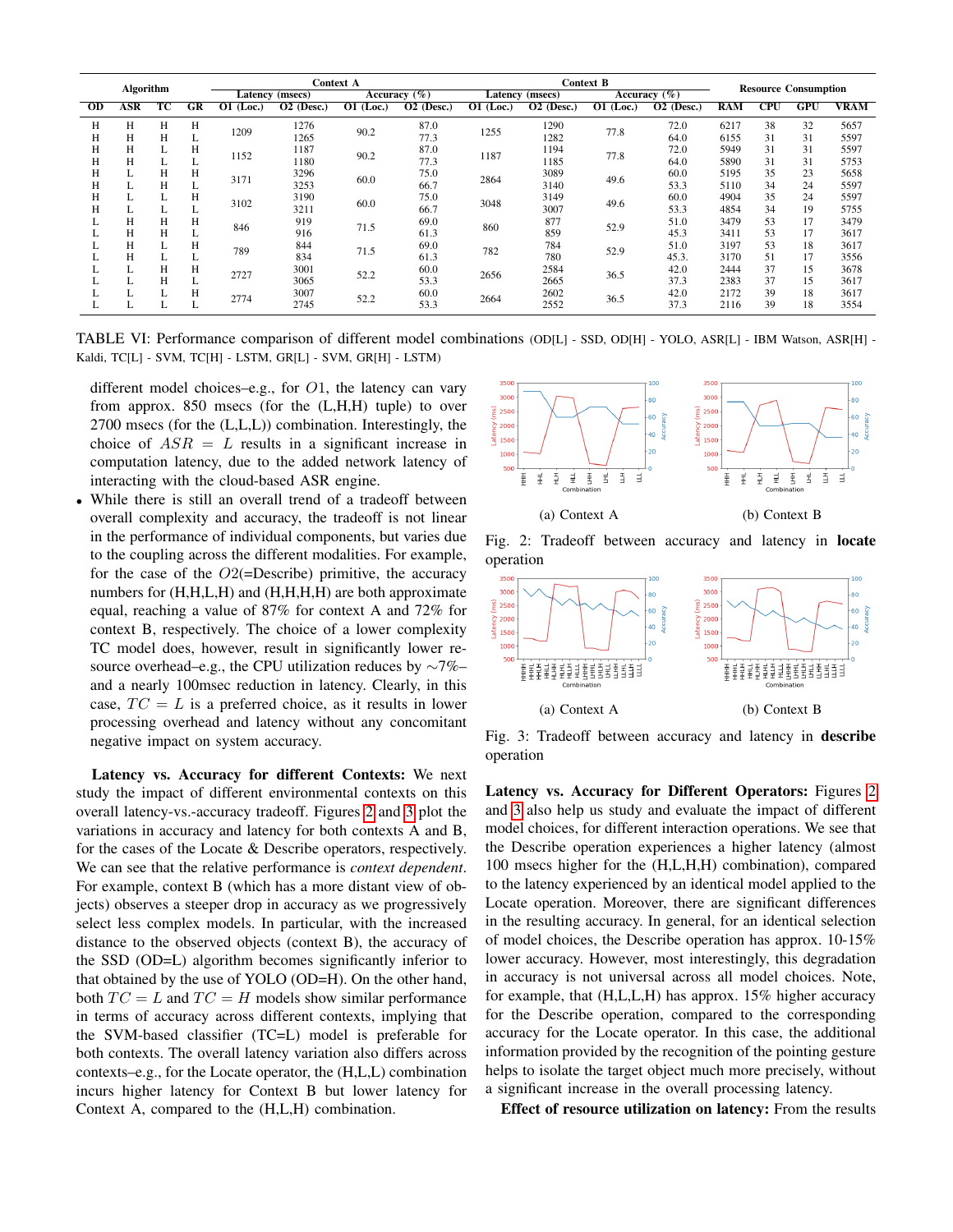obtained and plotted in Table [VI,](#page-6-1) it is clear that the choice of different models can result in very different profiles of resource consumption as well. For example, we observe that for the object recognition pipeline, the YOLO model (OD=H) utilize significantly more resources (49% in RAM, 35% in GPU, and 36% in VRAM) compared to SSD (OD=L), but with lower CPU usage (35%). Consequently, the choice of SSD seems to reduce the latency by 17 - 22%. Similarly, the use of a cloud offloading for ASR results in a significantly higher processing latency (approx. 180-200% higher), due to the network latency. However, the resource consumption in terms of RAM (24%) and CPU (10%) are slightly lower compared to the alternate on-device implementation.

Key Takeaways: Our detailed performance results demonstrates the absence of *an universally superior* combination of models–the choice of models and the consequent accuracy vs. latency tradeoff depends on the complexity of the environmental context and the interaction primitive being performed. For the specific *Study Room* setting that we analyzed, 3 combinations emerge as suitable candidates under different contexts: (1) HHLH, a combination that imposes high CPU and GPU overhead, but is suitable for scenarios where high accuracy and low latency are essential, (2) LHLH, which is a CPU-intensive (high RAM and CPU usage and low GPU usage) combination and is suitable for contexts where latency is prioritized over the accuracy, and (3) LLLH which is especially appropriate for situations where the accuracy and latency constraints are less stringent.

#### VI. DISCUSSION

While our work establishes the non-obvious coupling between the computation pipelines of different modalities (and the resulting latency vs. accuracy tradeoffs), there are, however several issues that need additional exploration.

Automatic Inference of Context (Scene Complexity): Our work shows that the right choice of model combinations is *context dependent*. However, for practical application of context-based model selection, the context itself must first be determined. Context determination itself (e.g., whether the current physical scene is cluttered or only has a few objects) requires additional computation, and the benefit of context-dependent model adaptation may be negated if the context determination process itself has high complexity and latency. Accordingly, developing low-complexity, lightweight complexity estimators is an important prerequisite for our proposed operational model.

Incorporating History in the Interaction Comprehension Pipeline: Our current experimentation settings and results utilize a *memoryless* interaction model, where each interaction primitive is analyzed and estimated in isolation. In real environments, interaction primitives are obviously temporally correlated–e.g., a Zoom operation is likely to be followed by a Describe operation. The incorporation of such priors (likelihoods) is likely to further improve the process of dynamic model selection.

Incorporating Additional Metrics in the Overall Tradeoff: Our current evaluation has concentrated primarily on the accuracy vs. latency tradeoff. While these are important system parameters, the choice of models may need to consider additional metrics as well. For example, the energy overhead is likely to be another important constraint, especially when batteryconstrained wearable devices are used continuously (e.g., in smart factories or warehouses). As our results demonstrate, latency itself may be distinct from resource consumption–e.g., the cloud-based ASR model has higher latency due to network overheads, but consumes lower CPU and RAM resources.

#### VII. CONCLUSION

In this paper, we focused on the problem of developing a suitable multimodal sensing and fusion framework to support natural interactivity for mixed reality (MR) applications. Our work is motivated by the rapid growth in use of DNN-based complex models for sensing-based comprehension and perception tasks, and the challenge of executing them on resourcelimited pervasive devices. We demonstrate that multimodal fusion may offer a way to reduce the reliance on such complex DNN models—high accuracy estimation on one or more sensing modalities may allow the overall accuracy of fusion to remain unaffected, even if the other sensing modalities utilize less computationally-complex processing pipelines.

To support such a model, we first present a configurable and extensible multimodal sensor fusion framework, where the models for individual sensing modalities can be dynamically modified without affecting the the overall fusion process. We then study a specific instantiation of this framework, applied to a study room setting, which utilizes vision, aural and gestural input to support four different interaction primitives. By experimental studies, we quantify the performance of two different choices (low and high complexity) for each model, first in isolation and then jointly (after sensor fusion). Our studies reveal the choice of an appropriate *combination* of modality-specific models is non-trivial: depending on the models chosen, the instruction comprehension latency can vary from  $\sim$ 700-3200 msecs and the accuracy between  $\sim$ 26-90%. Moreover, the optimal model combination depends both on the scene complexity and the specific interaction primitive. On finer inspection, we see that (a) most optimal combinations involve the use of a higher complexity Gesture Recognizer (GR) and a low-complexity Text Classifier (TC), (b) the choice of a high vs. low complexity Object Detector (OD) is dependent on the scene complexity and (c) a higher-complexity automatic speech recognizer (ASR) is usually preferred over a lower-complexity cloud-based model, except for extremely resource-poor devices. We hope that our work motivates more careful focus on the problem of adaptive model selection for low-latency, interactive instruction comprehension.

#### ACKNOWLEDGEMENTS

This research is supported by the National Research Foundation, Singapore under its International Research Centres in Singapore Funding Initiative, and Ministry of Education